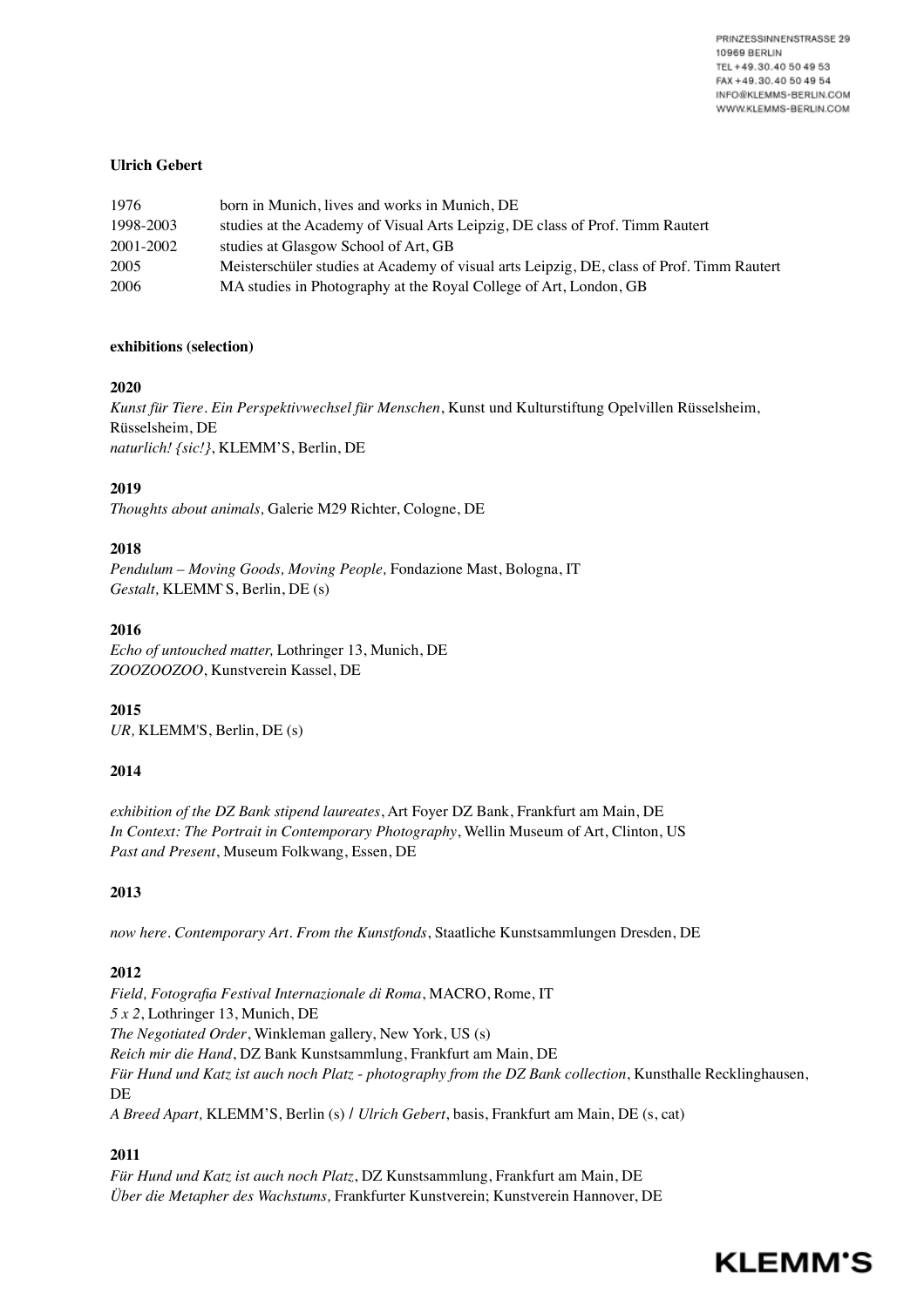Kunsthaus Baselland, CH *Förderpreise 2011 der Landeshauptstadt München*, Lothringer 13, Munich, DE *Leipzig. Fotografie seit 1839*, Museum für Bildende Künste, Leipzig, DE

# **2010**

*Lovingly, Rose Peebles*, Brand Library & Art Center, Glendale, US *Ulrich Gebert: Amerika,* Laboratorio de Arte Joven, Murcia, ES (s) *Walking the Dog***,** Kunsthalle Dominikanerkirche, Osnabrück, DE (cat.) *This Much Is Certain*, Winkleman gallery, New York, US *(Out of) Control*, 7. Biennale internationationale de la photographie et des arts visuels de Liège, BE *Mit Abstand – ganz nah*, Opelvillen Rüsselsheim, DE

## **2009**

*Life among Beasts*, KLEMM'S, Berlin, DE (s) *Pete and Repeat*, project space 176 / Zabludowicz Collection, London, GB *Cocker Spaniel and Other Tools for International Understanding*, Kunsthalle zu Kiel, DE; Ursula-Blickle-Stiftung, Kraichtal, DE *Life among Beasts,* KLEMM'S, Berlin, DE (s) *Trophäenzimmer*, Kunstverein Hildesheim, DE *Traces*, Foto Colectania Foundation, Barcelona, Centre for Photography; University of Salamanca, Exhibition hall of Caja Sol, Seville, ES (cat.) *Close the gap*, Städtische Galerie und Kunstverein Speyer; Pfaffenhofer Kunstverein, DE *Mit Abstand - ganz nah*, Museum der Stadt Ratingen, Kunstmuseum Cottbus, DE (cat.)

#### **2008**

*Mutations II – Moving Stills*, Berlinische Galerie / *Close the gap* #3, UBS Ermatingen and Zurich, CH *Close the gap*, Stadtgalerie Kiel, Germany / *Mit Abstand – ganz nah*; Kunstsammlungen der Städt. Museen Zwickau, DE; Museum der Stadt Ratingen, Kunstmuseum Cottbus, DE

#### **2007**

*Wenn der Sonnentau,* Staatliche Kunstsammlungen, Dresden, DE *exhibition of the laureates of the Marion-Ermer-Award*, Oktogon, Dresden, DE (s) *Amerika,* KLEMM'S, Berlin, DE (s, cat.) *Arbre(s). Des regards photographiques*, Festival Images au Centre '07, Château de Fougères-sur-Bièvre, FR *Changing Faces*, u.a. Scheltema, Leiden, DE MUVIM, Valencia, ES (cat.) *Überwensch (sic!),* Amerika, Berlin, DE (s)

#### **2006**

*New Photography from Leipzig*, archeus, London / *A thousand leaves,* TYPUS, AMERIKA, Berlin, DE (s) *Les moments immobiles,* with G. Gnaudschun, Goethe Institut Paris, FR *ZeitRaumBild - 10 Jahre Dokumentarförderpreis der Wüstenrotstiftung*, u.a. Kulturforum Potsdamer Platz, Berlin, DE (cat)

# **2005**

*The Leipzig Lens,* German Embassy, London + Glasgow School of Art, GB *Streiflichter,* Städtische Museen, Zwickau, DE *Typus*, ASPN, Leipzig, DE (s) *A2*, AMERIKA, Berlin , DE

**2004**